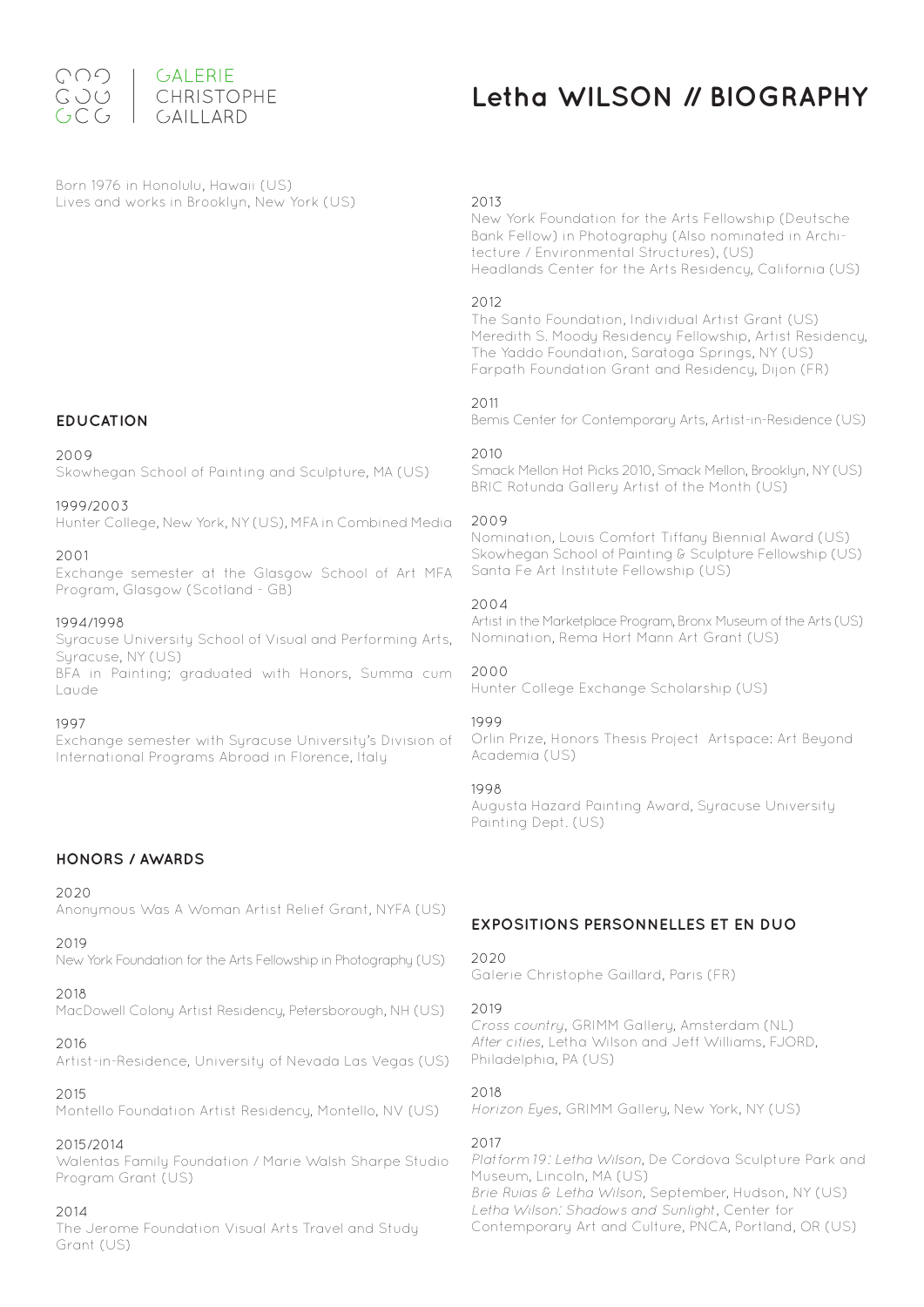## 2016

Fold and unfold, Kate Steciw & Letha Wilson, FOTOGRAFIA – Festival Internazionale di Roma XV - edizione: ROMA, ILMONDO, MACRO, Rome (IT) Surface Moves, Galerie Christophe Gaillard, Paris (FR)

## 2015

The Distance, Richard T. Walker & Letha Wilson, CAPITAL, San Francisco, CA (US) Look With Your Hands, Grimm Gallery, Amsterdam (NL) Sight Specific, Light Work, Syracuse, NY (US) Terra Firma, Brand New Gallery, Milan (IT)

## 2014

Higher Pictures, New York, NY (US) Galerie Christophe Gaillard, Paris (FR) Jason Middlebrook/Letha Wilson, Retrospective Gallery, Hudson, NY (US)

# 2013

Monuments and Landmarks, Art in General, New York, NY (US)

# 2012

Higher Pictures, New York, NY (US)

2011

Punch the Sky, Vox Populi, Philadelphia, PA (US)

## 2009

Lines Through the Wilderness, Rosenberg Gallery, Hofstra University, Hempstead, NY (US) Lost Horizons, Buffalo Art Studio, Buffalo, NY (US)

# **EXPOSITIONS COLLECTIVES**

## 2019

New Visions: The Henie Onstad Triennial for Photography and New Media, Henie Onstad Kunstsenter, Oslo (NO) Comer Collection: Representation and Presentation in Photography - Lecture by Honored Photographer Letha Wilson, University of Texas, Dallas, TX (US)

Home Sweet Home : I Home a Sanctuary ?, Children's Museum of the Arts, New York (US)

New Landscapes: Contemporary Responses to Globalization, Class of 1967 Gallery, Hood Museum of Art, Dartmouth College, Hanover, NH (US)

AXxoN N., Essex Flowers, New York, NY (US)

Delirium: Three Visions, RedLine Contemporary Art Center, Denver, CO (US)

## 2018

Anna Atkins Refracted: Contemporary Works, Stephen A. Schwarzman Building, The New York Public Library, NewYork, NY (US)

Recognize you when she sees you, Give you the things she has for you, SEPTEMBER Gallery, Hudson, NY (US) LANDED, Darkroom Detroit, Detroit, MI (US)

Still Life, organized by Candice Madey, SEPTEMBER Gallery, Hudson, NY (US)

Finding Space: Works from the JoAnn Gonzales Hickey Collection, Ascent Private Capital Management, Minneapolis, MN (US) From the Ground Up, organized by New York Foundation for the Art, at McKinsey & Co., New York, NY (US) Follow That Thought, Drake Devonshire, Wellington, ON (CA) Spatial Flux: Contemporary Drawings from the JoAnn Gonzales Hickey Collection, Gregory Allicar Museum of Art,Colorado Sate University, Fort Collins, CO (US)

## 2017

Bearable Lightness of Being, GRIMM Gallery, Amsterdam (NL) In the Abstract, MASS MoCA (Massachusetts Museum of Contemporary Art), North Adams, MA (US) Objectifying the Photograph, Northern Illinois University Art Museum, Dekalb, IL (US) Light & Matter: The Photographic Object, Michener Art Museum, Doylestown, PA (US) The Newest Romantics: Sculptors of Bothanical Photograpy, New Art Center, Newtonville, MA (US) There is nothing I could say that I haven't thought before, curated by Cynthia Daignault, The Flag Art Foundation,New York, NY (US)

## 2016

Episode 10, STEMS Gallery, Bruxelles (BE) Ways and Means: A New Look at Process and Materials in Art, curated by Jason Andrew, 1285 Avenue of the Americas Art Gallery, New York, NY (US) Mirror Mirror, Eric Firestone Gallery, East Hampton, NY (US) Future Perfect: Picturing the Anthropocene, University at Albany Art Museum, Albany, NY (US) Out of Obscurity, Flowers Gallery, London (GB) Woven, curated by Xaviera Simmons, 60 Wall Gallery at the Deutsche Bank's, Americas headquarters, New York, NY (US) Fine words butter no parsnips however fine parsnips can butter words, Present Company, Brooklyn, NY (US) Land Escapes, Joshua Liner Gallery, New York, NY (US) Cuts, Shapes, Scrapes and Breaks, Seventeen Gallery, London (GB) Contingent Matter, Parisian Laundry, Montréal (CA)

## 2015

Not a photo, The Hole, New York, NY (US) Touch-tone, Martos Gallery, New York, NY (US) Catfish, Anat Ebgi, Los Angeles, CA (US) For the Good Times, curated by Jon Lutz. Interstate Projects, Brooklyn, NY (US) Weird Science, Marianne Boesky Gallery, NY (US) Object'hood, Lesley Heller Workspace, New York, NY (US) I am What I am Not Yet, A Survey of Brooklyn's Moment, curated by Diana Buckley, Madelyn Jordon Fine Art, Scarsdale, NY (US) Mine. Yours. Ours. The Contemporary American Lands-

cape, Center For Photography, Woodstock, NY (US) An Unfixed Image: The Photographic Across Media, The College of New Jersey Art Gallery, Ewing, NJ (US) Zabriskie Point, Jack Hanley Gallery, New York, NY (US) How to Drape the Concrete, Galerie Jeanroch Dard, Paris, (FR) River Crossings: Contemporary Art Comes Home, Olana State Historic Site, Hudson, NY (US)

State Park, University Art Gallery, UC San Diego, CA (US) Picture/Thing, Center for the Arts, Wesleyan University, Middletown, CT (US)

# $2014$

Ad Infinitum: Ian Pedigo. American University Museum, Katzen Arts Center, Washington DC (US) One Step Beyond, Galerie Christophe Gaillard, Paris (FR) Road Trip: America Through the Windshield, Brattleboro Museum and Art Center, Brattleboro, VT (US) Eleven Rivington, New York, NY (US) the mysterious device was moving forward, Longhouse Projects, New York, NY (US) Fixed Variable, Hauser & Wirth, New York, NY (US) Sargent's Daughters, SargentÕs Daughters Gallery, New York, NY (US)

# 2013

The First 15: The Meredith S. Moody Residency at Yaddo, The Tang Museum, Saratoga Springs, NY (US) Haptic Translations, organized by Christine Messineo, OHWOW, Los Angeles, CA (US)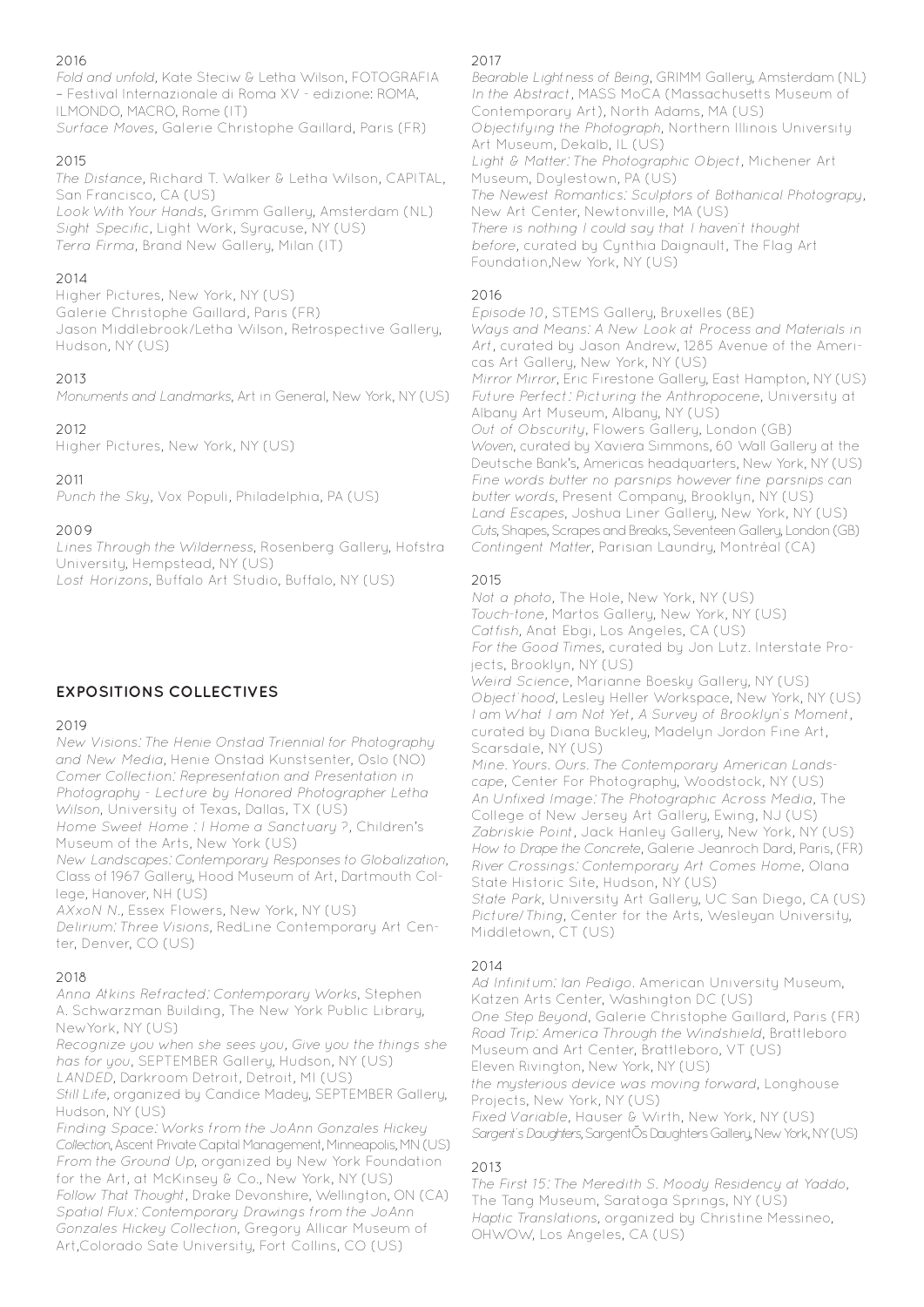We Flatten Our Photographs, Romer Young Gallery, San Francisco, CA (US)

Harlem Postcards, Studio Museum of Harlem, New York NY (US) Clear Cut, G44 Centre for Contemporary Photography, Toronto (CA) Catalogue.

## 2012

New New York, Essl Museum, Vienna (AT)

NeoNatural, Steve Turner Contemporary, Los Angeles, CA (US) After Image: The Photographic Process(ed), Cerritos College Art Gallery, Norwalk, CA (US)

There's Something Happening Here, Brancolini Grimaldi, London (GB)

Black Foliage, Nudashank, Baltimore, MD (US)

Grounded, curated by Rico Gatson, Airplane, Brooklyn, NY (US) Earth WORKS: Ten Artists on Land and Industry, P.P.O.W., New York, NY (US)

Leave it to Beavers, Gallery Diet, Miami, FL (US)

B19, Long Island University Brooklyn, Humanities Gallery, NY (US) Photography Is, Higher Pictures, New York, NY (US)

Brooklyn Bound, Nazareth College Arts Center, Rochester, NY (US) In the Corner of my Eye, Drake Hotel, Toronto (CA)

The Big Stink Moves Like a Moth Toward the Light, Hungryman Gallery, Chicago, IL (US)

Amalgalm, Mary Ryan Gallery, New York, NY (US)

What I Know, curated by Jason Andrew, NYCAMS, New York, NY (US)

Placemakers, Bemis Center for Contemporary Art, Omaha, NE (US)

Aude Pariset, Kate Steciw & Letha Wilson, Toomer Labdza, New York, NY (US)

## 2011

BAM Next Wave Art, curated by Dan Cameron, Brooklyn Academy of Music, Brooklyn, NY (US)

Composite Materialism: Ethan Greenbaum, Letha Wilson, Tamara Zahaykevitch. SPACE Gallery, Portland ME (US) ROY G BIV, curated by Trong G. Nguyen, Waterhouse and Dodd., New York, NY (US)

Project Space, Stene Projects, Stockholm (SE)

J.J. Holdings and Friends, a J.J. Holdings Affair, 94 Prince Street, 2nd Floor, New York, NY (US)

Work Hard, organized by Jon Lutz Wildlife / Daily Operation. A one night show of limited edition artworks.

So Different, So Appealing, organized by Rachel Churner and Ryan Steadman, Gramercy Park Hotel, Penthouse. New York, NY (US)

Imprecise Geometry: Niall McClelland, Jong Oh, Letha Wilson, organized by Wendy Olsoff (P.P.O.W.), 308at156 project space, 156 5th Avenue, New York, NY (US) The Death of Affect, Art Blog Art Blog, 508 W. 26th Street, 11th Fl, New York, NY (US)

Cut/Paste, Big&Small, Casual Gallery, Long Island City NY (US) This is The Same as That: Dave Murray and Letha Wilson, LVL3, Chicago, IL (US)

Late Summer Blues, curated by Sara Reisman and Ian Daniel, Storefront, Brooklyn, NY (US)

Matthew Brandt, Christine Nguyen, Letha Wilson: Every Photo Graph Is In Visible, Churner and Churner, New York, NY (US) Summer Time, Mary Ryan Gallery, New York, NY (US) Goodbye Space Shuttle, Curbs and Stoops, Brooklyn, NY (US) Always The Young Strangers, Higher Pictures, New York, NY (US) Dawn Till Dusk, Jen Bekman Gallery, New York, NY (US) Nature Unframed, The Morton Arboretum, Lisle, IL (outside Chicago) (US)

New Monuments, Lesley Heller Workspace, New York, NY (US) Mountain Standard Time & Place, Modbo, Colorado Springs, CO (US)

Groundwork, Storefront, Brooklyn, NY (US)

The Working Title, organized by Progress Report, Bronx River Art Center, Bronx, NY (US)

Paper A-Z, Sue Scott Gallery, New York, NY (US) Mirrored Thoughts / Spaces Between, curated by Stephanie Adamowicz, Spattered Columns an ACNY Project, New York, NY (US)

Matinee, curated by Lauren van Haaften-Schick and Patrick Brennan, St. Cecilia's Convent, Brooklyn, NY (US) Off Camera, Fleisher/Ollman Gallery, Philadelphia, PA (US)

## 2010

SHOP 2010, Tide Pool at Sara Meltzer Gallery, New York, NY (US)

Greening Green, ARKO Art Center, Seoul (KR) Science Fiction, Storefront, Brooklyn, NY (US) EYTJ, Robischon Gallery, Denver, Colorado (US) MacDougal's Cave, Silvis Studio, Brooklyn, NY (US) Collective Show New York 2010, PARTICIPANT, Inc., New York, NY (US) Planes and lines seem to glide past one another, Kunz,Viz,Gonzalez Chicago, IL (US) Day Glow, Nudashank Gallery, Baltimore, MD (US) Vertical, Liaison Controverse, Düsseldorf (DE) Magicality, Platform Gallery, Seattle, WA (US) I Know What You Did Last Summer, St. Cecilia's Convent, Brooklyn, NY (US) Born to Die, Secondhome Projects, Berlin (DE) World's Greatest at Daily Operation project, part of Bushwick Open Studios, Brooklyn, NY (US) Momenta Art Benefit Raffle and Auction, Momenta and White Columns, Brooklyn and New York, NY (US) The Hendersons Will All Be There, BravinLee Programs, New York, NY (US)

## 2009

Chunky Monkey, Red Flagg Gallery, New York, NY (US) Scenariette, Possible Projects, Brooklyn, NY (US) HomeBase IV, New York, NY (US)

## 2008

Video A: Miguel Soares and Letha Wilson, The Aldrich Contemporary Art Museum, Ridgefield, CT (US) There's No Place Like Utopia, curated by Matt Freedman, Five Myles, Brooklyn, NY (US) Waste Not, Want Not, Socrates Sculpture Park, Long Island City, NY (US)

## 2007

between to and from, curated by Veronica Mijelshon and Eleanor Eichenbaum, The Visual Arts Center of New Jersey, Summit, NJ (US)

Points of Departure: Inner and Outer Journeys in Contemporary Art, Fox Gallery at the University of Pennsylvania (US) Landscape Architects, curated by Jennifer Moon, The Arts Center of the Capital Region, Troy, NY (US)

## 2006

Paradise Lost, curated by Dan Tague, Frederieke Taylor Gallery, New York, NY (US) The Studio Visit, Exit Art, New York, NY (US)

## 2005

Exit Biennial II: Traffic, Exit Art, New York, NY (US) No Apology for Breathing, organized by Matthew Lusk, Jack the Pelican, Brooklyn, NY (US) Red, White and Blue, Spencer Brownstone Gallery, New York, NY (US)

## 2004

AIM 24, The Bronx Museum of the Arts, Bronx, New York (US)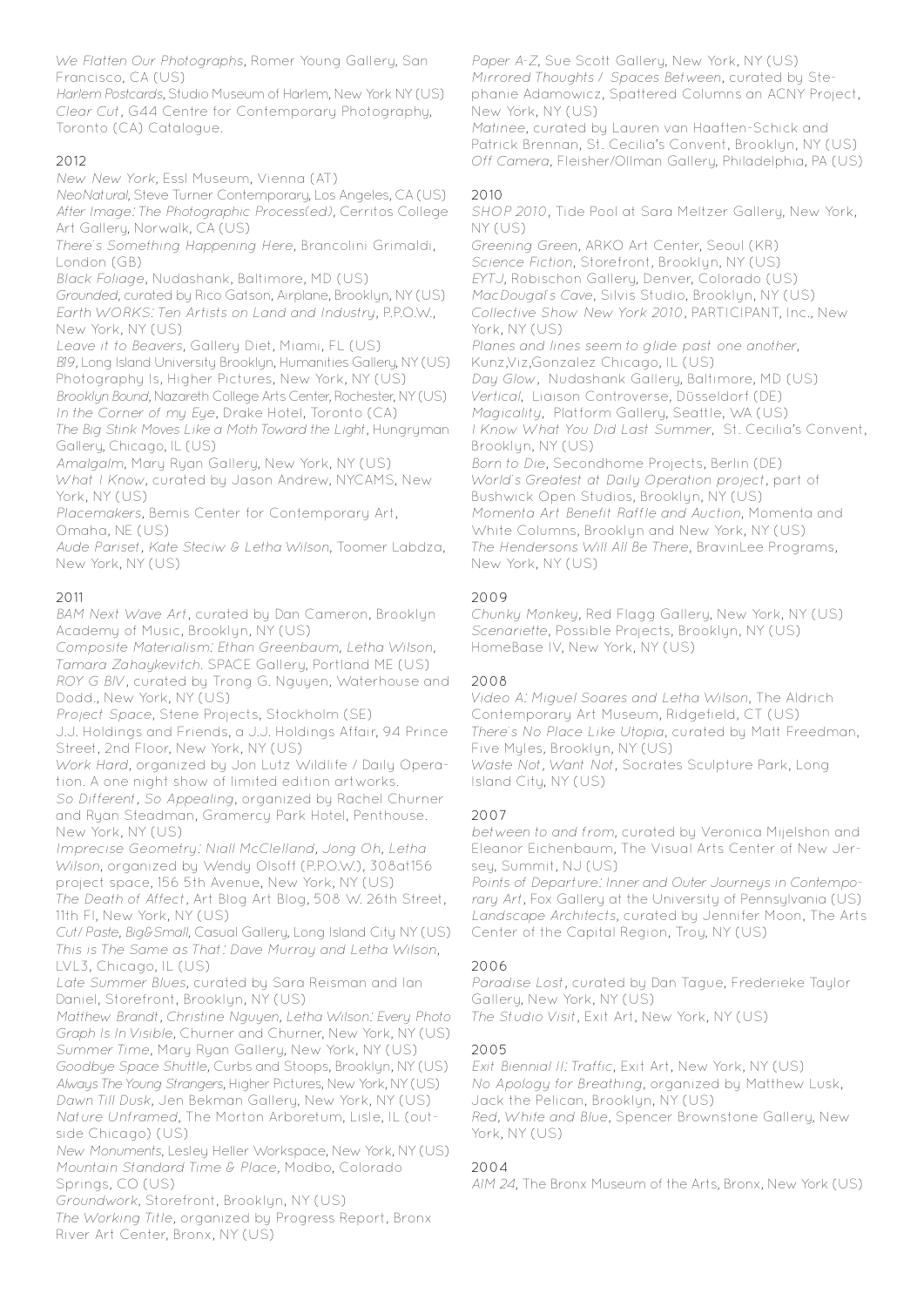# **PRESS & PUBLICATIONS**

#### 2020

The Photograph As Contemporary Art, Edited by Charlotte Cotton, Fourth Edition. Published by Thames & Hudson. pg 284-285.

Why Photography?, Edited by Bjarne Bare, Behzad Farazollahi and Christian Tunge, Co-edited by Susanne Østby Sæther, Curator at Henie Onstad Kunstsenter Published by Skira editore S.p.A., Italy.

Art Seen: Vantage Points, written by Hovey Brock, The Brooklyn Rail, September.

A Group Show of Four Female Artists Affirms Our Admiration of the Post-COVID Art World, written by Monica Khemsurov, Sight Unseen, September 15.

## 2019

Devenirs de l'objet photographicque: a l'ere de la fabrique additive des images, written by Nathalie Delbard, artpress hors-série, la photgraphie: pratiques contemporaines, Paris, No. 52, November. Pp 40-46.

Letha Wilson Makes Rock Faces You Want to Pet, written by Sophia Zurcher, Het Parool, Amsterdam, June 7. Looking for the New: Letha Wilson Explores New Possibilities, written by William Jess Laird, Upstate Diary, Issue 8, Spring, pp 54-61.

## 2018

Context & Narrative in Photography, Edited by Maria Short, Sri-Kartini Leet and Elisavet Kalpaxi published by Bloomsbury Visual Arts.

Another World, A Publication documenting the Deutsche Bank Wealth Management Lounges at Frieze London and Frieze Masters.

The Focal Press Companion to the Constructed Image in Contemporary Photography. Edited by Marni Shindelman and Anne Leighton Massoni, published by Routeledge Taylor & Francis Books.

Sand Shifts, Published by the Center for Contemporary Art and Culture at the Pacific Northwest College of Art, and created with Container Corps, Portland, OR. Edition of 150. (Artist Book)

She Needed No Camera to Make The First Book of Photographs, writen by Jason Farago, New York Times, Nov. 15. Victorian photographer Anna Atkins' botanical prints merged science, technology and artistry, written by Leah Ollman, Los Angeles Times, Oct. 9.

Letha Wilson, Monthy Photography Magazine (South Korea) , Beyond Print issue., Vol .611, number 12. These 20 Female Artists Are Pushing Sculpture Forward,

written by Tess Thackara, Artsy, July 30. FOLLOW THAT THOUGHT: A sculpture exhibition at the Drake Devonshire, written by Anya Georgijevic, NUVO, July

Letha Wilson, Horizon Eyes @ GRIMM, written by Richard B. Woodward, Collector Daily, April 3.

Editors' Picks: 14 Things to See in New York This Week, written by Sarah Cascone, artnet news, March 26. Artist Feature, Ponytale Magazine, Issue No.4.

## 2017

Augmented Photography, Edited by Milo Keller, Joël Vacheron, Maxime Guyon. Published by ECAL Editions. Two new works at the deCordova Sculpture Park and Museum, written by Dan Hisel, Architecture Boston, Winter. Digital Mediums Change Art, written by Haley Galvin, Northern Star, Sept. 14

New outdoor sculptures coming to deCordova, written by Chris Bergeron, The MetroWest Daily News, August.

## 2016

Surface Moves, Wall Street International, November 4rth

Kate Steciw and Letha Wilson Paris, written by Yelena Keller, Tropical Cream, October 27

Concrete Contradiction, written by Abby McKenzie, Keen On Magazine, October.

25 Captivating Photographers Whose Work You Need In Your Life, written by Mael Yalka, Fader, Sept. 29.

Art, Work, and the Workaday, written by Thomas Micchelli, Hyperallergic, July 30

Reflection and Facsimile, Eric Firestone Gallery in East Hampton, written by Jennifer Landes, The East Hampton Star, July 21

18 Artists Reimagine the Great Cross-Country Road Trip, written by Francesca Capossela, The Creators Project, June 26

## 2015

Letha Wilson and Richard T. Walker's 'The Distance, written by Jeanne Gerrity, Art Agenda, Dec. 1.

The Distance at Capital Gallery, written by Mailee Hung Art Practical, November 29.

Take a Sneak Peek, Highlights From Paris Photo Opening This Week, written by Hili Perlson, Artnet News. Nov. 9. Brand New Expression in Painting, Brand New Gallery Booth, Artissima, written by Anika Bambic Kostov Widewalls. Nov. 2015. Reviews: Letha Wilson, written by Paul Laster, Modern Painters, Oct. 2015. Pg. 84.

Critic's Picks: Los Angeles, written by Abbe Schriber, Artforum, October.

From Erwin Olaf to Letha Wilson, 15 Trailblazing Photographers, "Amsterdam's Unseen Photo", written by Molly Gottschalk, Artsy.net, Sept. 15.

Intersecting Intent: Catfish at Anat Ebgi Reviewed, written by E.D. Noice, Aqnb Magazine. Sept.

Review: 'Weird Science', A Group Show of Experimental Art, written by Martha Schwendener, New York Times, July 30. Pg. C22.

Concrete Canyons, written by Vanessa Nicholas, Magenta Magazine, Spring, Vol. 6, Num. 1.

## 2014

Goings On About Town: Art "Letha Wilson," written by Vince Aletti The New Yorker, Dec. 15.

Letha Wilson @Higher Pictures, written by Loring Knoblauch, Collector Daily, Dec. 15.

This Week's Must See Art Events, written by Paddy Johnson, Artfcity, Nov. 17.

Letha Wilson Galerie Christophe Gaillard, written by Phil Taylor, Artforum, Oct. 9.

Pablo Jansana, Evan Nesbit and Letha Wilson, Exhibitions Lookout, Art in America.com, July.

10 Must-See Summer Group shows, written by Scott Indrisek, Blouin Artinfo, July 7.

What is a Photograph at ICP, written by Gabriel H. Sanchez, Critic's Picks, Artforum.com, March.

'Space Heater' at Harbor Gallery, written by Jillian Steinhauer, Hyperallergic.com, March 3.

What is a Photograph?, written by Siobhan Bohnacker, Photo Booth, The New Yorker.com, January.

Digital, Analog and Waterlogged, written by Ken Johnson, The New York Times, January 30. Page C27.

What is a Photograph color exhibition catalog, International Center for Photography, New York, NY.

## 2013

Best of 2013 - With Cinder Blocks We Flatten Our Photographs at Romer Young, written by Patricia Maloney, Daily Serving, Dec. 25.

Original(ish) Works of Art, written by Tom Cheshire, Wired U.K., Sept, Page 74-75.

Christine Messineo at OHWOW, written by Paul Laster, The Aesthete. August.